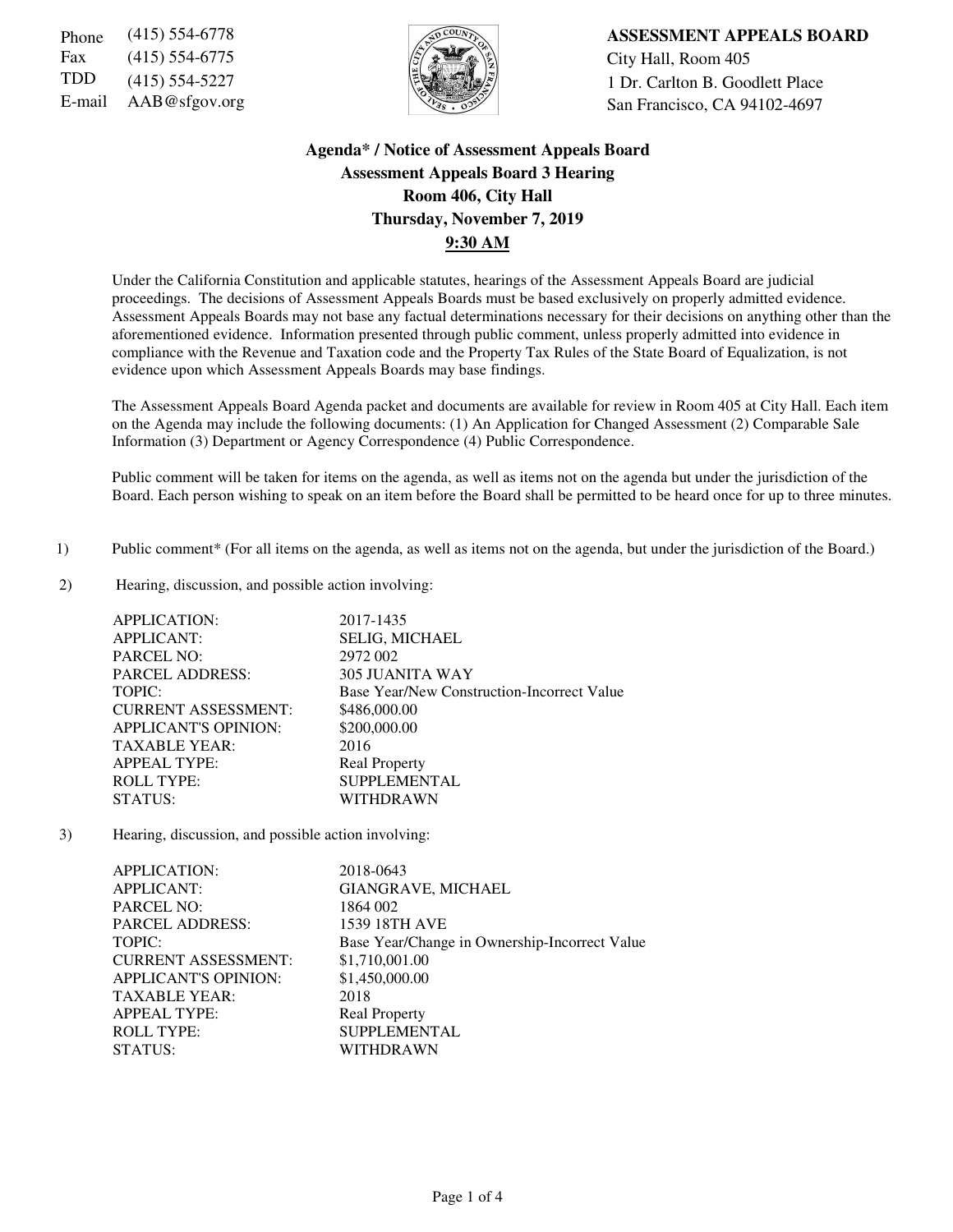Fax (415) 554-6775  $\sqrt{5}$   $\sqrt{2}$  City Hall, Room 405



# Phone (415) 554-6778 **ASSESSMENT APPEALS BOARD** TDD (415) 554-5227  $\left|\frac{1}{2}\right|$  1 Dr. Carlton B. Goodlett Place E-mail AAB@sfgov.org San Francisco, CA 94102-4697

4) Hearing, discussion, and possible action involving:

| APPLICATION:                | 2018-0745                                     |
|-----------------------------|-----------------------------------------------|
| <b>APPLICANT:</b>           | LEE-CHANG FAMILY TRUST                        |
| <b>PARCEL NO:</b>           | 6924 005                                      |
| <b>PARCEL ADDRESS:</b>      | 65 LUNADO                                     |
| TOPIC:                      | Base Year/Change in Ownership-Incorrect Value |
| <b>CURRENT ASSESSMENT:</b>  | \$2,351,000.00                                |
| <b>APPLICANT'S OPINION:</b> | \$2,093,000.00                                |
| <b>TAXABLE YEAR:</b>        | 2017                                          |
| <b>APPEAL TYPE:</b>         | <b>Real Property</b>                          |
| <b>ROLL TYPE:</b>           | <b>SUPPLEMENTAL</b>                           |
|                             |                                               |

5) Hearing, discussion, and possible action involving:

| APPLICATION:                | 2018-0759                                  |
|-----------------------------|--------------------------------------------|
| <b>APPLICANT:</b>           | HOFTVEDT, IVAR                             |
| <b>PARCEL NO:</b>           | 0180 017                                   |
| <b>PARCEL ADDRESS:</b>      | 984 JACKSON ST                             |
| TOPIC:                      | Base Year/New Construction-Incorrect Value |
| <b>CURRENT ASSESSMENT:</b>  | \$702,056.00                               |
| <b>APPLICANT'S OPINION:</b> | \$577,491.00                               |
| <b>TAXABLE YEAR:</b>        | 2008                                       |
| <b>APPEAL TYPE:</b>         | <b>Real Property</b>                       |
| <b>ROLL TYPE:</b>           | <b>SUPPLEMENTAL</b>                        |
| STATUS:                     | POST/TP                                    |

6) Hearing, discussion, and possible action involving:

| APPLICATION:                | 2018-0880                                     |
|-----------------------------|-----------------------------------------------|
| <b>APPLICANT:</b>           | <b>BACIGALUPI, MICHAEL</b>                    |
| <b>PARCEL NO:</b>           | 4262016                                       |
| <b>PARCEL ADDRESS:</b>      | 1367 SAN BRUNO AVE                            |
| TOPIC:                      | Base Year/Change in Ownership-Incorrect Value |
| <b>CURRENT ASSESSMENT:</b>  | \$257,752.00                                  |
| <b>APPLICANT'S OPINION:</b> | \$100,000.00                                  |
| <b>TAXABLE YEAR:</b>        | 2018                                          |
| <b>APPEAL TYPE:</b>         | <b>Real Property</b>                          |
| <b>ROLL TYPE:</b>           | <b>SUPPLEMENTAL</b>                           |
|                             |                                               |

7) Hearing, discussion, and possible action involving:

| APPLICATION:                | 2018-0881                                     |
|-----------------------------|-----------------------------------------------|
| <b>APPLICANT:</b>           | <b>BACIGALUPI, MICHAEL</b>                    |
| <b>PARCEL NO:</b>           | 4262017                                       |
| <b>PARCEL ADDRESS:</b>      | 1361 - 1363 SAN BRUNO AVE                     |
| TOPIC:                      | Base Year/Change in Ownership-Incorrect Value |
| <b>CURRENT ASSESSMENT:</b>  | \$948,347.00                                  |
| <b>APPLICANT'S OPINION:</b> | \$500,000.00                                  |
| <b>TAXABLE YEAR:</b>        | 2018                                          |
| <b>APPEAL TYPE:</b>         | <b>Real Property</b>                          |
| <b>ROLL TYPE:</b>           | <b>SUPPLEMENTAL</b>                           |
|                             |                                               |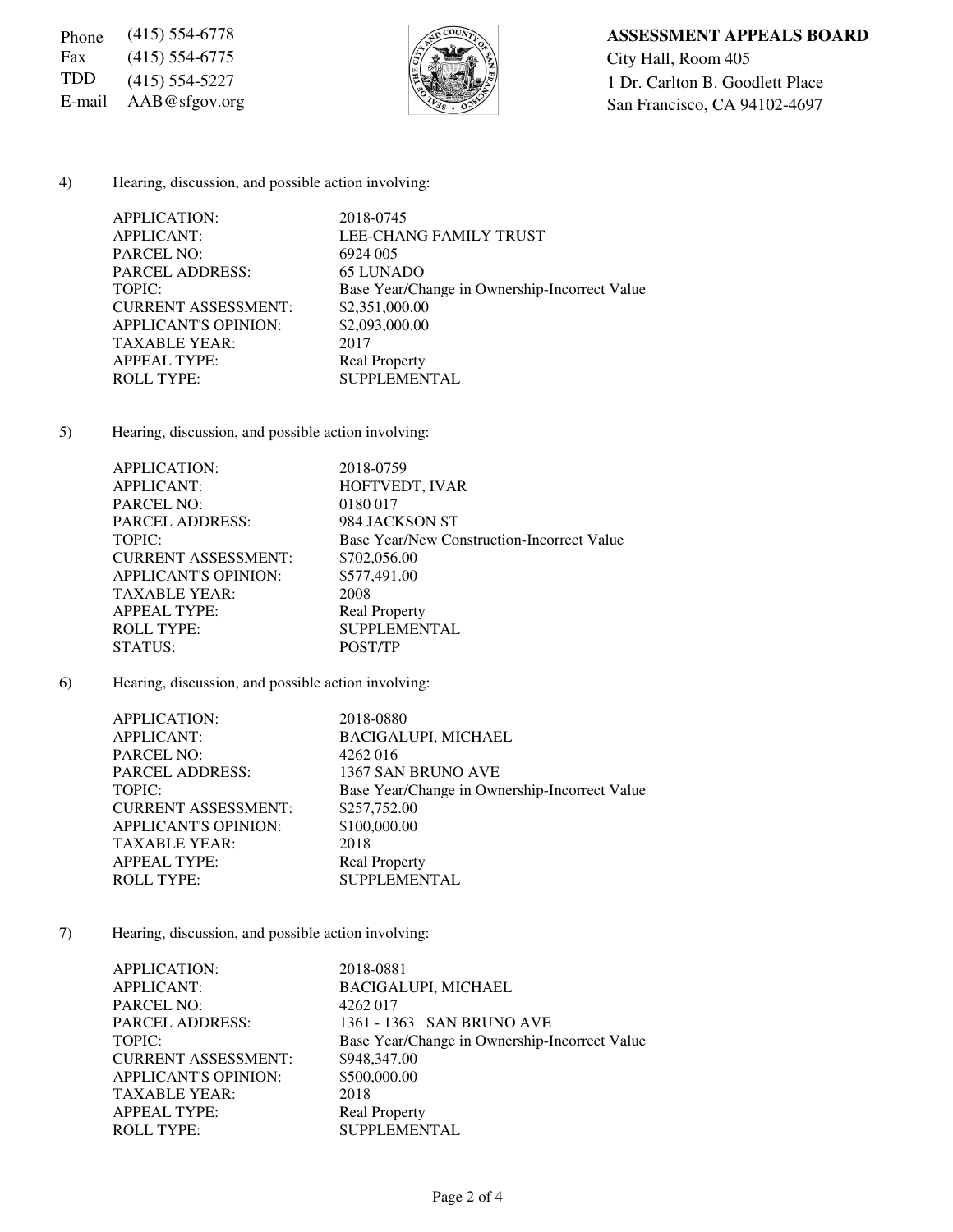Fax  $(415)$  554-6775  $\sqrt{5/2}$   $\sqrt{2}$   $\sqrt{3}$   $\sqrt{2}$  City Hall, Room 405



### Phone (415) 554-6778 **ASSESSMENT APPEALS BOARD**

TDD (415) 554-5227  $\left|\frac{1}{2}\right|$  1 Dr. Carlton B. Goodlett Place E-mail  $AAB@sfgov.org$  San Francisco, CA 94102-4697

8) Hearing, discussion, and possible action involving:

| APPLICATION:           |                             | 2018-7095            |
|------------------------|-----------------------------|----------------------|
| <b>APPLICANT:</b>      |                             | RIBEIRO, SALUSTIANO  |
| <b>PARCEL NO:</b>      |                             | 4591C534             |
| <b>PARCEL ADDRESS:</b> |                             | 50 JERROLD AVE, 311  |
| TOPIC:                 |                             | Decline in Value     |
|                        | <b>CURRENT ASSESSMENT:</b>  | \$592,415.00         |
|                        | <b>APPLICANT'S OPINION:</b> | \$392,415.00         |
| <b>TAXABLE YEAR:</b>   |                             | 2018                 |
| <b>APPEAL TYPE:</b>    |                             | <b>Real Property</b> |
| <b>ROLL TYPE:</b>      |                             | <b>REGULAR</b>       |
|                        |                             |                      |

9) Hearing, discussion, and possible action involving:

| APPLICATION:                | 2018-7120            |
|-----------------------------|----------------------|
| <b>APPLICANT:</b>           | YOUNG, JOHN          |
| <b>PARCEL NO:</b>           | 2770 009F            |
| <b>PARCEL ADDRESS:</b>      | 457 COLLINGWOOD ST   |
| TOPIC:                      | Decline in Value     |
| <b>CURRENT ASSESSMENT:</b>  | \$2,266,676.00       |
| <b>APPLICANT'S OPINION:</b> | \$2,000,000.00       |
| <b>TAXABLE YEAR:</b>        | 2018                 |
| <b>APPEAL TYPE:</b>         | <b>Real Property</b> |
| <b>ROLL TYPE:</b>           | <b>REGULAR</b>       |
|                             |                      |

#### **KNOW YOUR RIGHTS UNDER THE SUNSHINE ORDINANCE**

Government's duty is to serve the public, reaching its decision in full view of the public. Commissions, boards, councils and other agencies of the City and County exist to conduct the people's business. This ordinance assures that deliberations are conducted before the people and the City operations are open to the people's review.

For more information on your rights under the Sunshine Ordinance (San Francisco Administrative Code, Chapter 67) or to report a violation of the ordinance, contact by mail Sunshine Ordinance Task Force, 1 Dr. Carlton B. Goodlett Place, Room 244, San Francisco, CA 94102-4689; by phone at 415.554.7724, by fax at 415.554.5163, or by e-mail at sotf@sfgov.org.

Citizens may obtain a free copy of the Sunshine Ordinance by printing the San Francisco Administrative Code, Chapter 67 on the Internet, at http://www.sfgov.org/sunshine/

#### **Lobbyist Registration and Reporting Requirements**

Individuals and entities that influence or attempt to influence local legislative or administrative action may be required by the San Francisco Lobbyist Ordinance [SF Campaign & Governmental Conduct Code § 2.100] to register and report lobbying activity. For more information about the Lobbyist Ordinance, please contact the San Francisco Ethics Commission at 25 Van Ness Avenue, Suite 220, San Francisco, CA 94102; telephone (415) 252-3100; fax (415) 252-3112; Web Site www.sfgov.org/ethics.

#### **Disability Access**

Assessment appeal hearings are usually held in Room 406 at City Hall, 1 Dr. Carlton B. Goodlett Place, in San Francisco. City Hall is accessible to persons using wheelchairs and other assistive mobility devices. Ramps are available at the Grove, Van Ness and McAllister. The nearest accessible BART station is Civic Center (Market/Grove/Hyde Streets). Accessible MUNI Metro lines are the F, J, K, L, M, N, T (exit at Civic Center of Van Ness stations). MUNI bus lines also serving the area are the 5, 5R, 6, 7, 7R, 7X, 9, 9R, 19, 21, 47 and 49. For more information about MUNI accessible services, call (415) 701-4485.

Assistive listening devices are available upon request at the Clerk of the Board's Office, Room 244. To request sign language interpreters, readers, large print agendas or other accommodations, please contact Wilson Ng at (415) 554-5184 or (415) 554-5227 (TTY). Requests made at least 48 hours in advance of the meeting will help to ensure availability.